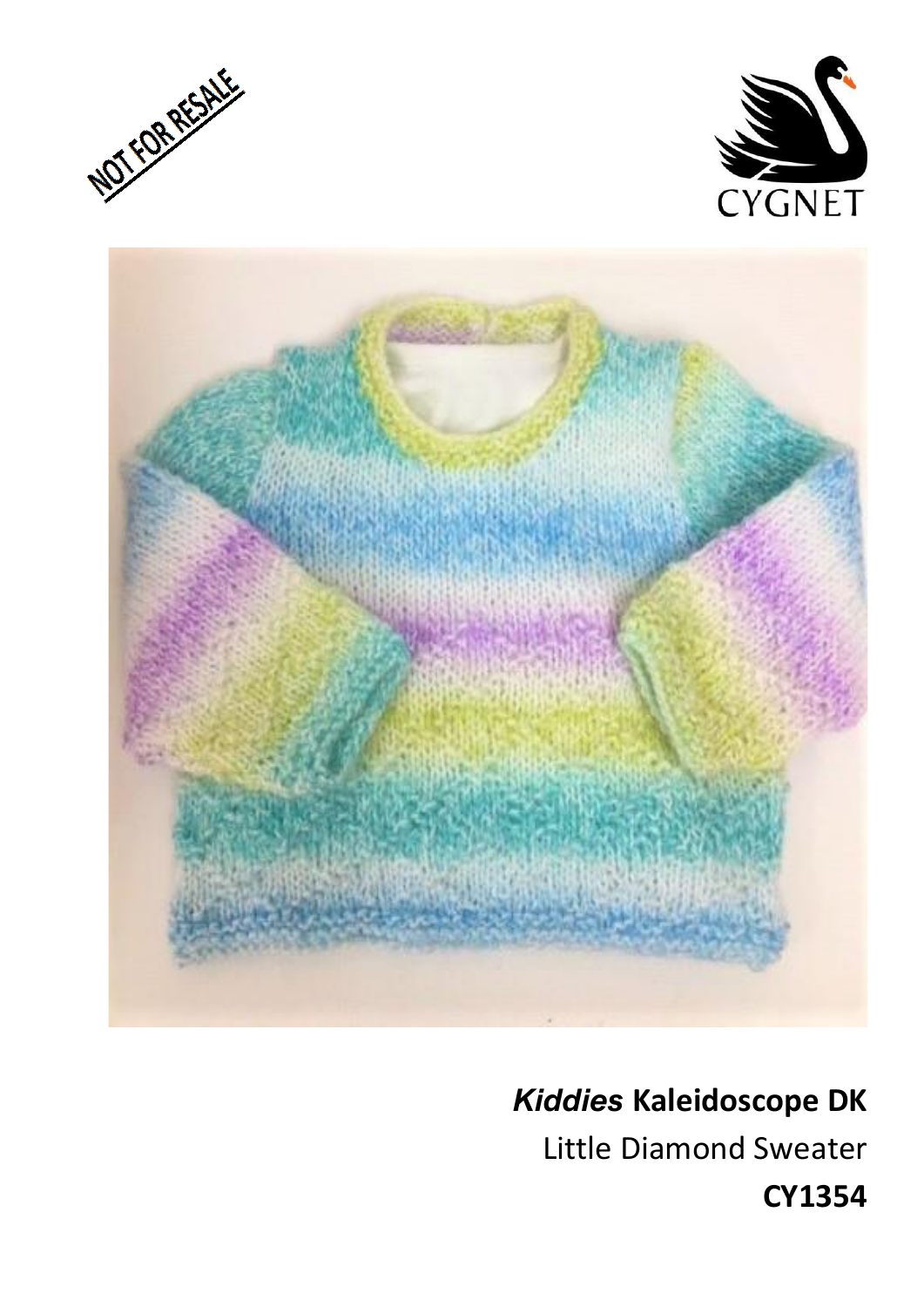| <b>Measurements</b>                                        |    |    |             |            |
|------------------------------------------------------------|----|----|-------------|------------|
| To fit chest                                               | 18 |    | 20 22 24 in |            |
|                                                            | 46 | 51 | 56          | 61 cm      |
| <b>Materials</b>                                           |    |    |             |            |
| Kiddies Kaleidoscope DK 1 1 2 2<br>Shade 267 Rainbow Drops |    |    |             | 100g balls |
| 4 mm (UK 8) needles. One button. Stitch holders.           |    |    |             |            |

#### **Tension**

22 sts and 30 rows to 10cm on 4 mm needles. IT IS ESSENTIAL TO WORK TO THE STATED TENSION TO ENSURE THE

CORRECT SIZING. If your tension square has less stitches use a thinner needle, if more use a thicker needle.

| <b>Abbreviations</b> |                                         |                                             |                 |
|----------------------|-----------------------------------------|---------------------------------------------|-----------------|
| $K - Knit$           | $Kfb - K$ into front and back of stitch | rep - repeat                                | beg - beginning |
| $P - P$ url          | $tog - together$                        | foll – following                            | dec - decrease  |
| rem - remaining      | $st(s) - stitch(es)$                    | $inc - increase$                            | cont - continue |
| RS - Right Side      | WS-Wrong Side                           | patt - pattern                              | alt - alternate |
| Yfwd - yarn forward  | $cm$ – centimetres                      | stst – stocking stitch $(1$ row K, 1 row P) |                 |
|                      |                                         |                                             |                 |

#### **SWEATER**

**BACK**

Using 4 mm needles cast on 53(59,65,71)sts and K4 rows.

#### **Commence Pattern**

**Row 1** (RS) K2[5,0,3] \*P1, K7, rep from \* to last 3[6,1,4]sts, P1, K2[5,0,3].

**Row 2** [P1,K1] 0[0,1,0]times, P1[4,5,2] \* K1, P1, K1, P5, rep from \* to last 4[7,2,5] sts, K1, P1, K1[1,0,1], P1[4,0,2]. **Row 3** K0[3,2,1], P1, \* K3, P1, rep from \* to last 0[3,2,1] sts, K0[3,2,1]. **Row 4** P0[0,3,0], [K1, P1] 0[1,1,0] times, K0[1,1,1], \* P5, K1, P1, K1, rep from  $*$  to last  $5[0,3,6]$  sts, P5[0,3,5], K0[0,0,1].

**Row 5** K6[1,4,7], \* P1, K7, rep from \* to last 7[2,5,8] sts, P1, K6[1,4,7]. **Row 6** As Row 4. **Row 7** As Row 3. **Row 8** As Row 2. These 8 rows form the pattern. Cont in patt until Back measures approx 12[14,17,20]cm, ending with a  $1^{st}$  or a  $5^{th}$  patt row. (RS) **Next row** P to end.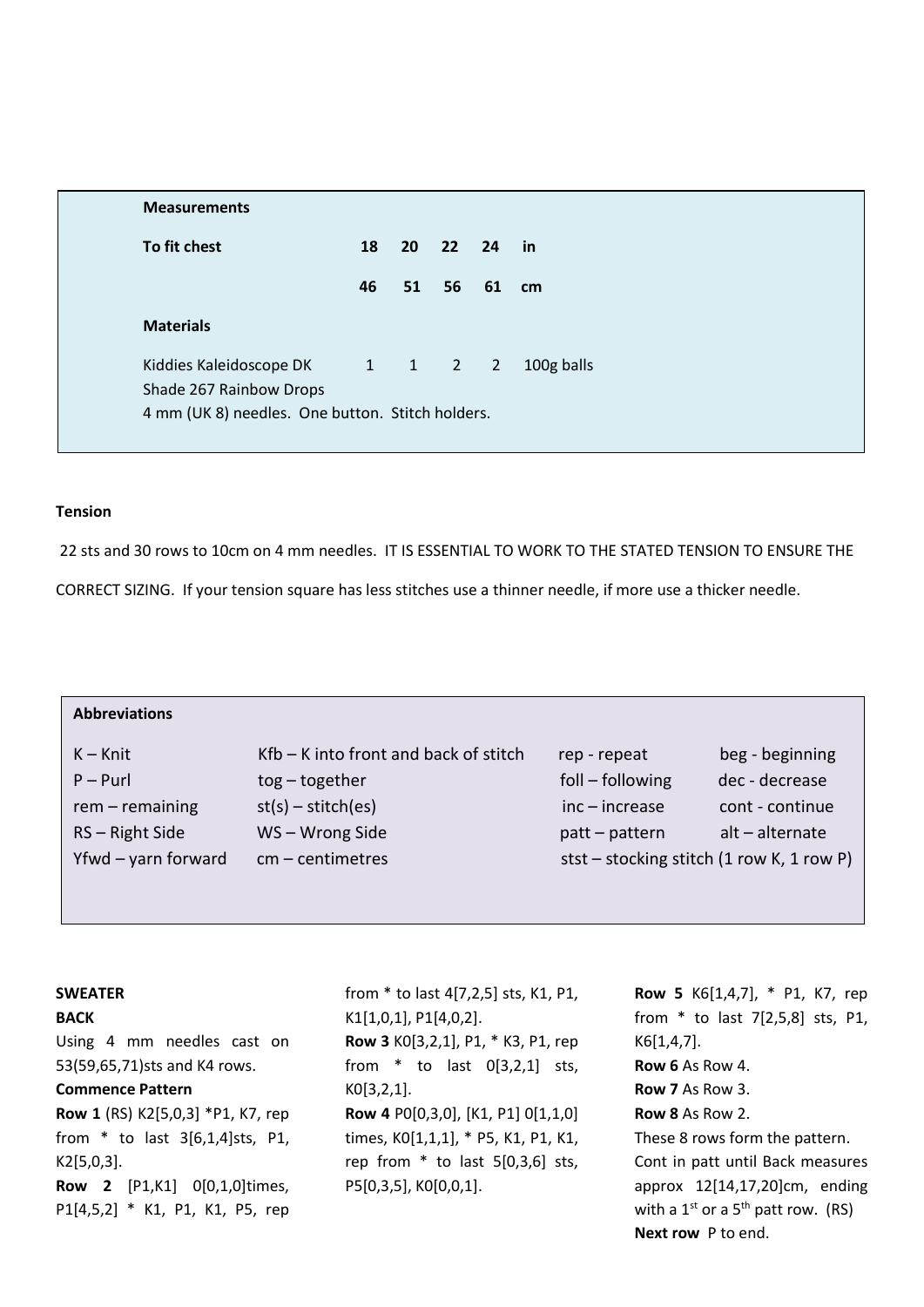# **Shape armholes (**worked in stst throughout)

Cast off 3 sts at beg of next 2 rows. 47[53,59,65]sts.

Dec one st at each end of next 3 rows and then on foll 1[2,3,4] alt rows. 39[43,47,51] sts \*\*

Cont straight until armholes measure 4[5,6,7]cm, ending with a P row.

#### **Divide for back opening**

**Next row** K19[21,23,25] sts, turn and work on these sts only.

 Cont straight until armhole measures 10[11,12,13]cm, ending with a P row.

### **Shape left shoulder**

Cast off 3[3,4,4] sts at beg of next and foll alt row then 3[4,3,4 ]sts at beg of foll alt row. Work one row. Break off yarn and leave rem 10[11,12,13] sts on a holder. With RS facing, rejoin yarn to rem 20[22,24,26] sts, K2tog, K to end. 19[21,23,25] sts.

Cont straight until armhole measures 10[11,12,13]cm, ending with a K row.

### **Shape right shoulder**

Cast off 3[3,4,4]sts at beg of next and foll alt row then 3[4,3,4]sts at beg of foll alt row.

Break off yarn and leave rem 10[11,12,13] sts on a holder.

### **FRONT**

Work as for Back to \*\* on armhole.

Cont straight until work measures 14[14,14,16] rows less thanon Back ending with a P row.

### **Shape neck**

**Next row (**RS) K16[17,19,20] sts, turn and work on these sts only. Dec one st at neck edge in next 4 rows then on foll 3[3,4,4] alt rows. Work 3 rows on these 9[10,11,12]sts.

**Shape left shoulder**

Cast off 3[3,4,4] sts at beg of next and foll alt row. Work 1 row. Cast off rem 3[4,3,4]sts.

With RS facing, slip centre 7[9,9,11] sts onto a holder, rejoin yarn to rem sts and K to end. Work neck shaping as for first side. Work straight to shoulder ending with a K row.

#### **Shape right shoulder**

Cast off 3[3,4,4] sts at beg of next and foll alt row. Work 1 row. Cast off rem 3[4,3,4]sts.

## **SLEEVES**

Using 4 mm needles cast on 29[31,33,35] sts and K4 rows.

#### **Commence Pattern**

**Row 1** Kfb 1[0,0,0] times, K5[7,0,1] \* P1, K7, rep from \* to last 7[8,1,2] sts, P1, K5[7,0,1], Kfb, 1[0,0,0] times. 31[31,33,35] sts. **Row 2** P0[0,1,0], [K1, P5] 1[1,1,0] times, \* K1, P1, K1, P5, rep from \* to last 1[1,2,3] sts, K1, P0[0,1,1], K0[0,0,1].

**Row 3** Kfb, K0[0,1,2], P1, \* K3, P1, rep from  $*$  to last  $1[1,2,3]$  sts, K0[0,1,2], Kfb. 33[33,35,37] sts. **Row 4** P3[3,4,5], K1, P1, K1, \* P5, K1, P1, K1, rep from \* to last 3[3,4,5] sts, P3[3,4,5].

**Row 5** Kfb 1[0,0,0] times, K3[4,5,6], \* P1, K7, rep from \* to last 5[5,6,7] sts, P1, K3[4,5,6] Kfb 1[0,0,0] times. 35[33,35,37]sts. **Row 6** P4[3,4,5], K1, P1, K1, \* P5,

K1, P1, K1, rep from \* to last 4[3,4,5] sts, P4[3,4,5].

**Row 7** Kfb 0[1,1,1] times, K3[1,2,3], P1, \* K3, P1, rep from \* to last 3[2,3,4] sts, K3[1,2,3], Kfb 0[1,1,1] times. 35[35,37,39] sts. **Row 8** P0[0,1,2], \* K1, P1, K1, P5, rep from \* to last 3[3,4,5] sts, K1, P1, K1, P0[0,1,2].

These 8 rows form the pattern border and start of sleeve shaping.

Work 9 more rows in patt **at same time** inc one st at each end of  $1^{st} [3^{rd}, 3^{rd}, 3^{rd}]$  and every foll  $4^{th}$ row, taking inc sts into patt. 39[39,41,43] sts.

Now cont in stst inc one st at each of every foll  $4<sup>th</sup>$  row to 45[49,47,43] sts, working inc sts into patt.

**For 3rd and 4th sizes only** Inc one st at each end of every foll  $6<sup>th</sup>$  row to [53,57] sts.

**For all sizes** Cont straight until Sleeve measures 12[15,19,23] cm, ending with a P row.

### **Shape Top**

Cast off 3 sts at beg of next 2 rows. 39[43,47,51] sts.

Now dec one st at each end of next 3 rows. 33[37,41,45] sts. Now dec at each end of foll 10 alt rows. 13[17,21,25]sts. Now dec on next 1[3,5,7] rows. Cast off rem 11 sts.

# **NECKBAND**

Join shoulder seams. With RS facing and using 4 mm needles, K10[11,12,13] across sts from left back holder, pick up and K14[15,15,16] sts down left side of front neck,

K7[9,9,11] sts from front neck holder, pick up and K14[15,15,16] sts up right side of front neck then K10[11,12,13] across sts from right back holder. 55[61,63,69] sts.

K3 rows. Cast off loosely.